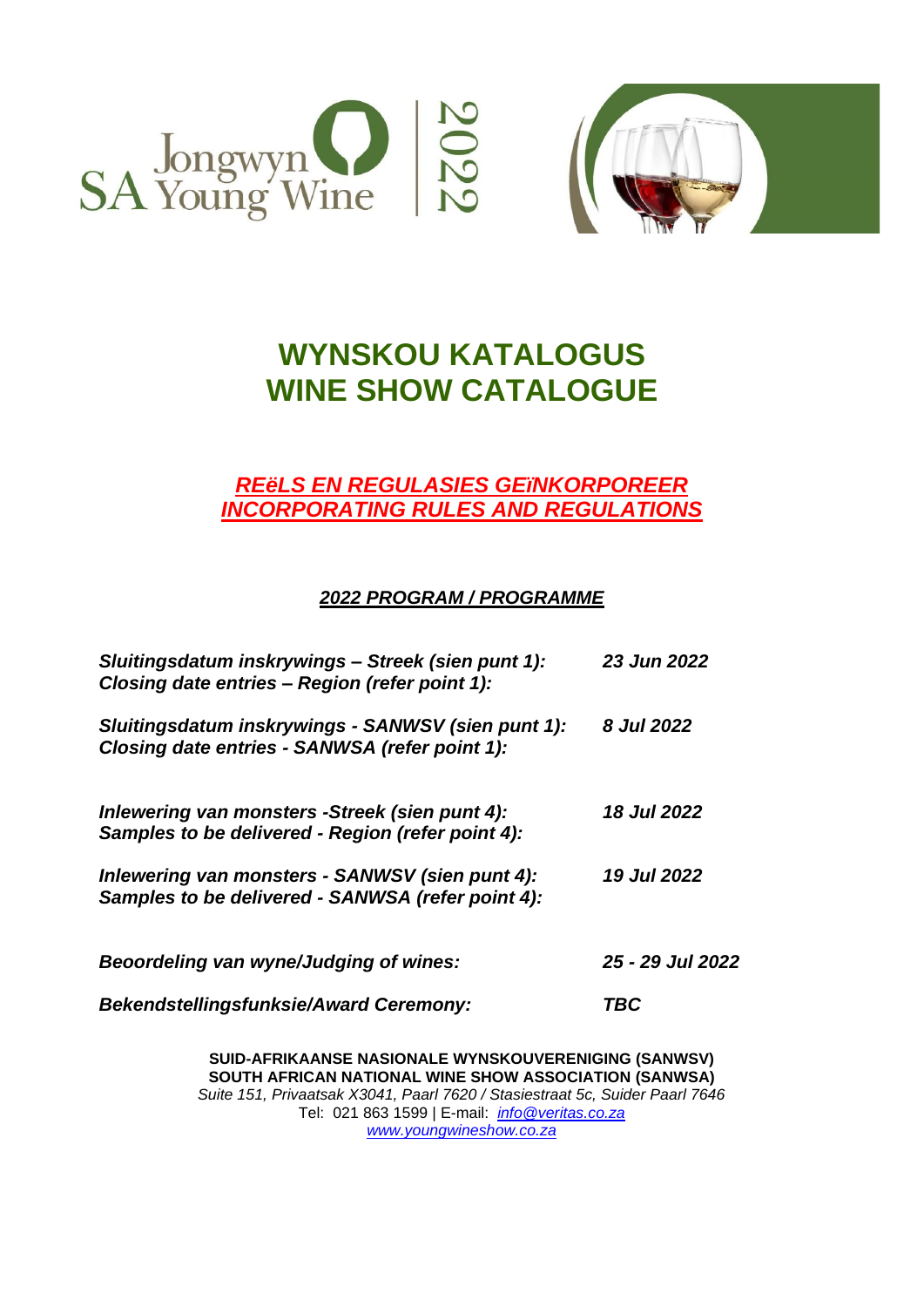#### **PROSEDURES**

*Inskrywingsvorms moet volledig ingevul en monsters moet korrek gemerk en verpak wees. SANWSV aanvaar geen verantwoordelikheid vir foutiewe inskrywings, verpakking of die merk van kartonne nie en sulke inskrywings sal gediskwalifiseer word.* 

#### **1 Sluitingsdatum vir inskrywings**

- **Donderdag 23 Junie 2022 om 12:00** by die onderskeie streekswynskou-verenigings. Deelnemers wat lid van 'n Streekswynskouvereniging is, moet deur die betrokke vereniging inskryf.
- **Vrydag 8 Julie 2022 om 12:00 by SANWSV**. Deelnemers wat nie lid is van 'n Streekswynskouvereniging nie, skryf direk by SANWSV in. *(Inskrywings van individuele deelnemers asook van die onderskeie streekswynskoue moet SANWSV voor of op hierdie datum bereik.)*

#### **2 Inskrywingsfooie**

# **2.1 Inskrywing deur die streek:**

- **R390.00 + R58.50 BTW (R448.50)**
	- *Wynskouverenigings sal self inskrywings-fooie vir elke streek bepaal.*
	- *Betaling moet aan die onderskeie wynskou-verenigings gedoen word. Belastingfakture sal aan die streek uitgereik word en nie aan individuele deelnemers nie. Streke sal belastingfakture aan deelnemers uitreik.*

#### 2.2 Inskrywings by SANWSV: **R780.00 + R117.00 BTW (R897.00)**

• *Betaling moet aan SANWSV gedoen word. Belastingfakture sal uitgereik word.*

### 2.3 **Inskrywingsfooie word nie terugbetaal indien 'n wyn onttrek of gediskwalifiseer word na 8 Julie 2022 nie.**

#### **3 Etikette**

- Etikette met die klas- en wynnommer sal teen Donderdag 14 Julie 2022 aan die streke (en individuele deelnemers soos van toepassing) gestuur word
- Die deelnemer sal verantwoordelik wees vir die etikettering van monsters.

#### **4 Monsters**

- Ongeëtiketteerde 750ml bottel met ongemerkte skroef- of kurksluiting kan gebruik word
- **Ses** bottels van elke inskrywing moet gelewer word
- Elke klas se monsters (ses bottels) moet afsonderlik per klas in 'n **ongemerkte karton** verpak word en die naam van die deelnemer, klas en wynnommer moet op die karton aangebring word
- Ten minste 24 bottels moet beskikbaar wees vir die bekendstellingsfunksie en streeks-wynskouaanbiedings.

#### 4.1 Inhandiging van monsters

- **Maandag 18 Julie 2022 vanaf 09:00 tot 16:00** by die onderskeie streke soos van toepassing (verwys na streeksinligting)
- **Dinsdag 19 Julie 2022 vanaf 09:00 – 16:00** by Nederburg (Pinotage paviljoen), Paarl. *(Monsters van die onderskeie streekswynskouverenigings, asook van deelnemers wat direk by SANWSV inskryf) Geen laat monsters sal aanvaar word nie.*

#### **PROCEDURES**

*Entry forms must be completed in full and samples must be packed and labelled correctly. responsibility for incorrect entries, packaging of samples or the labeling of cases and these entries will be disqualified.*

#### **1 Closing date of entries**

- **Thursday 23 June 2022 at 12:00** at the different regional wine show associations. Competitors who is a member of a Regional wine show association, must enter through the association.
- **Friday 8 July 2022 at SANWSA.** Competitors who are not a member of a Regional wine show association, can enter directly at SANWSA.*(Entries from individual competitors as well as from the different regional wine shows must reach SANWSA by this date).*

### **2 Entry fees**

#### **2.1 Entries through the Region: R390.00 + R58.50 VAT (R448.50)**

- *Each regional wine show associations will announce entry fees for their region.*
- *Payment must be made to the appropriate wine show association. Tax invoices will be issued to the wine show association and not to individual competitors. The Regions will issue vat invoices to competitors.*

# 2.2 Entries to SANWSA:

- **R780.00 + R117.00 VAT (R897.00)**
	- *Payment must be made to SANWSA. Tax invoices will be issued.*
- 2.3 **No entry fees will be refunded if a wine is withdrawn or disqualified after 8 July 2022.**

#### **3 Labels**

- Labels with the class- and wine number will be issued to the regional secretaries (and individual competitors where applicable) by Thursday 14 July 2022
- Competitors will be responsible for the labelling of all samples.

#### **4 Samples**

- Unlabelled 750ml bottle with unmarked metal or cork closures may be used
- **Six** bottles of each entry must be submitted
- The samples (six bottles) to be entered in each class, must be packed separately in an **unmarked box** and the name of competitor, class and wine number must be indicated on the case
- At least 24 bottles must be available for the award ceremony and the regional wine shows.

#### 4.1 Delivery of samples

- **Monday 18 July 2022 from 09:00 – 16:00** at the different regions as applicable (refer to the regional information)
- **Tuesday 19 July 2022 from 09:00 – 16:00** at Nederburg (Pinotage pavilion), Paarl. *(Samples from the abovementioned wine regions, as well as those of competitors who enter directly to SANWSA). No late samples will be accepted.*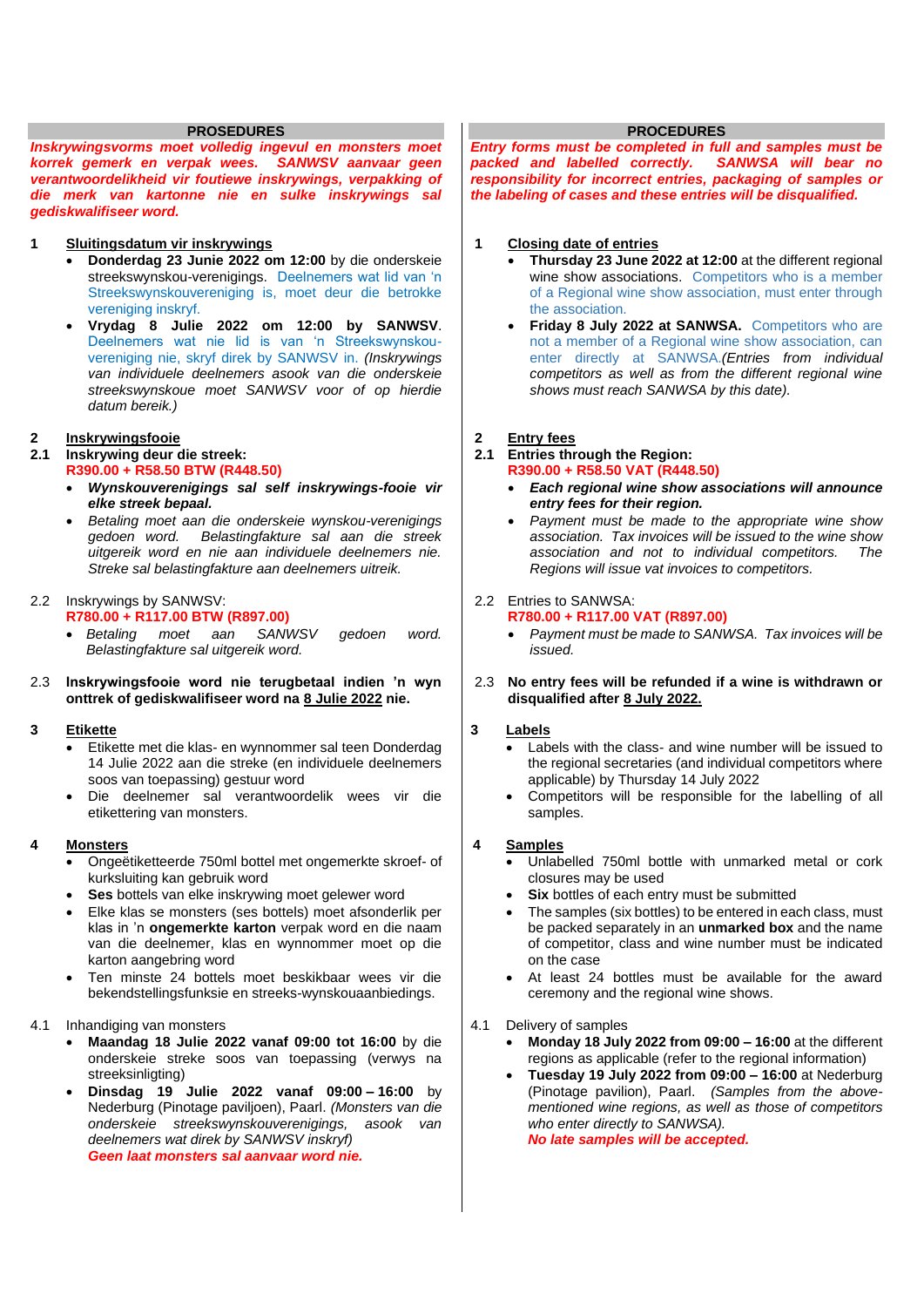# **5 Trofeë**

- *5.1 SA Nasionale Kampioenskapstrofeë sal in die volgende afdelings toegeken word:* Witwyn: Droë wit versnitwyn, Chardonnay, Chenin blanc, Sauvignon blanc, Semillon, Ander wit kultivar, Natuurlike Soet witwyn, Edellaatoeswyn Rooiwyn: Droë rooi versnitwyn, Cabernet Sauvignon, Merlot, Pinotage, Shiraz, Ander rooi kultivar Versterkte wyn: Port, Dessertwyn, Muskadel Groot Kampioenwyn – Genl JC Smuts Trofee Beste Presteerder – Pietman Hugo Trofee
- 5.2 Inligting rakende die streekswynskou-toekennings kan by die onderskeie wynskouverenigings verkry word. *NB: Deelnemers wat direk by SANWSV inskryf, sal nie in aanmerking kom vir Streekstoekennings nie.*

### **6 SANWSV-UITSLAE**

Datum vir bekendmaking van uitslae sal gefinaliseer word.

### **REëLS EN REGULASIES**

1 Alle wyne wat ingeskryf word, moet voldoen aan die vereistes van die Wet op Drankprodukte (Wet 60 van 1989) en enige regulasie daarkragtens uitgevaardig.

*Droë wyn: Die RS van die produk sal nie meer as 5,0 g/l of nie meer as 9,0 g/l wees as die TA nie meer as 2,0 g/l verskil nie.*

- 2 Geen wyn wat oorspronklik in dieselfde houer was, mag nadat dit na verskillende houers oorgeplaas is, in meer as een klas ingeskryf word nie. Chemiese ontledings en sintuiglike beoordeling sal in gevalle waar oortreding van die reël vermoed word, aangewend word om die nodige beheer te ondersteun.
- 3 'n Houer mag slegs een keer op sy eie ingeskryf word.
	- Nadat 'n houer een keer op sy eie ingeskryf is, mag dit in 'n mengsel met een of meer ander houers vir een verdere inskrywing in die versnitklasse *1 - 5, 25 - 29, 49 - 53, 85, 91 en 92* gebruik word. Sodanige verdere inskrywings kan slegs gemaak word indien die oorspronklike houer nie meer as **85%** van die versnit uitmaak nie
	- Indien 'n houer nie op sy eie ingeskryf word nie, mag dit in twee mengsels met een of meer ander houers ingeskryf word in enige twee klasse mits aan die vereistes van die twee klasse voldoen word
- Nadat 'n houer een keer op sy eie gebruik is, en een keer in 'n mengsel onderhewig aan die voorafgaande reëls, mag geen verdere inskrywing uit die houer gemaak word nie.
	- Indien 'n spesifieke houernommer meer as een keer ingeskryf word omdat daar vroeër wyn uit die houer verwyder is en ander wyn daarin gepomp is, moet die spesifieke houernommer gevolg word deur A, B, C, ens tot soveel kere die houer gebruik word vir oortap van verskillende wyne
- 5 Waar 'n houernommer egter meer as een keer op die inskrywingsvorm voorkom en aangedui word deur A, B, C, ens. moet die houernommer van die voorafgaande houer en die datum waarop die oordraging plaasgevind het op die bylae tot die inskrywingsvorm ingevul word, sodat die kontrole sinvol toegepas kan word.
- 6 Wyne in klasse *25 - 42, 44, 47 - 48, 50, 52, 78 en 79* mag versoet wees met druiwesap of druiwesapkonsentraat, mits dit as sulks uit een houer ingeskryf word.
- 7 Wyne in die klas vir Rosé mag 'n versnit wees tussen wit- en rooiwyn, mits dit as sulks uit een houer ingeskryf word.

5 **Trophies**

- 5.1 *SA National Champion Trophies will be awarded in the following categories:* White Wine: Dry white blend, Chardonnay, Chenin blanc, Sauv blanc, Semillon, Other white cultivar, Natural Sweet white, NLH<br>Red\_Wine: Dry red blend, Cabernet Sauvignon, Merlot, Pinotage, Shiraz, Other red cultivar, Fortified Wine: Port, Dessert wine, Muscadel Grand Champion Wine – Ge l JC Smuts Trophy Best Producer - Pietman Hugo Trophy
- 5.2 Information regarding the regional wine show awards can be obtained from the different regional wine show associations. *NB: Competitors who enter directly to SANWSA, will not be considered for this awards.*

# **6 SANWSA RESULTS**

Date for the announcement of the results will be confirmed.

## **RULES AND REGULATIONS**

1 All wines entered must comply with the requirements of the Liquor Products Act, (Act 60 of 1989) and any regulation issued in compliance thereof.

*Dry wine: The RS of the product shall not exceed 5,0 g/l or not exceed 9,0 g/l, if the TA difference is below 2.0 g/l RS.*

- 2 Wine from a specific container, which has been subsequently transferred to other containers, may not be entered into more than one class. Chemical analyses and sensory judging will be used to assist in verification, in cases where contravention of the regulation is suspected.
- 3 A container may be entered only once on its own.
	- After a container has been entered once on its own, it may be used in a blend with one or more containers for one further entry in classes *1 - 5, 25 - 29, 49 - 53, 85, 91 and 92.* Such an entry can only be made if the original container does not constitute more than **85%** of the volume of the blend.
	- If a container has not been entered on its own, it may be entered in two blends with one or more containers in any two classes provided that it complies with the requirements of these two classes.
- 4 After a container has been used once on its own and once in a blend, subject to the preceding rules, no further entries may be submitted from the container.
	- If a specific container is entered more than once, because wine was previously removed from the container and other wine pumped into it, the specific container number must be followed by A, B, C, etc for as many times as the container is used to transfer of different wines.
- 5 However, where a container number appears more than once on an entry form, and is indicated by A, B, C, etc the container number of the preceding container and the date of transfer must be recorded on the appendix to the entry form. This will help ensure proper control.
- 6 Wines in classes *25 - 42, 44, 47 - 48, 50, 52, 78 and 79* may have been blended with grape juice or grape juice concentrate, provided they are entered as one container.
- 7 Wines in the class for Rosé may be a blend between white and red wine, provided they are entered as one container.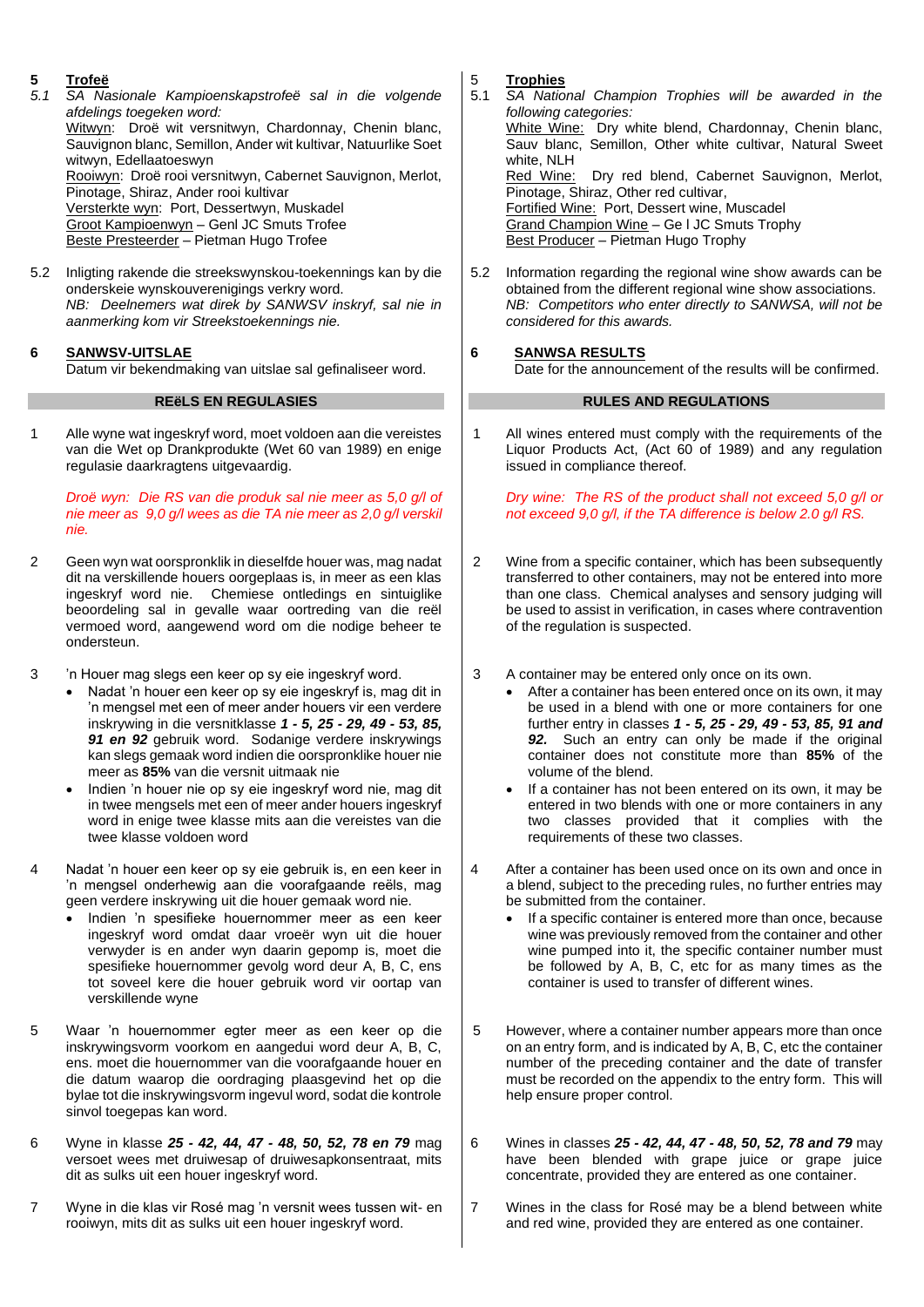- 8 In die ander klasse mag meer as een houer teoreties bymekaar gevoeg word om vir die inskrywing te kwalifiseer, met die voorbehoud dat aan reëls 6 en 7, waar van toepassing, voldoen word.
- 9 Slegs wyne wat in terme van regulasies 4 en 5 van Wet nr 60 van 1989 en onder toesig van die Wyn-en-Spiritusraad gemaak is, mag in die klasse vir Spesiale Laatoes-, Edellaatoes- en Blanc de Noir-wyne ingeskryf word en die ooreenstemmende WS-nommer moet op die inskrywingsvorm aangedui word.

#### *Wyne wat onder WS-aansoeke berei is as Edellaatoeswyne mag egter slegs in Edellaatoesklasse ingeskryf word.*

- 10 By die kultivarklasse moet die wyn van minstens **85%** van daardie kultivar gemaak wees en die ooreenstemmende WSof WSB-nommer, waar van toepassing, moet op die inskrywingsvorm ingevul word. In gevalle waar kultivarwyne egter nie onder kontrole van die Wyn-en-Spiritusraad berei is nie, moet 'n verwysing na 'n aanvaarbare goedgekeurde rekordstelsel wat deur die deelnemer in sy kelder gehou moet word, op sy inskrywingsvorm aangedui word.
- 11 In die versnit wit-en rooiwynklasse *(klasse 1 - 5, 25 - 29, 49 - 53)* mag slegs wyne wat 'n **versnit van twee of meer kultivars is**, ingeskryf word en mag geen kultivar **meer as 85% v**an 'n versnit beslaan nie.
- *11.1 In die ander wit/rooi muskaat klasse (klasse 91 + 92) kan dit ook 'n versnit van rooi en wit kultivars insluit.*
- 12 Waar twee of meer kultivars saam gepars is, moet die verhouding van elke kultivar op die inskrywingsvorm aangedui word.
- 13 ANDER KULTIVARS Enige kultivar wat in Tabel 1 volgens Regulasie 2 van die Wet op Drankprodukte (Wet Nr 60 van 1989) vermeld word, waarvoor nie 'n spesifieke kultivarklas bestaan nie, mag in die klasse *20 - 22, 36 - 42, 76 - 79* vir ander kultivars ingeskryf word.
- 14 **Deelnemers kan enige getal wyne per klas inskryf – getal inskrywings per klas word nie meer beperk nie.** In die klasse vir ander kultivars **(***20 - 22, 36 - 42, 76 - 79***)** en kultivar versnitte (klasse **1 - 5, 25 - 29, 49 - 53, 85, 91 en 92)** moet die wyne egter van **verskillende enkel kultivars of verskillende versnitte** gemaak wees.
- 15 Geen aangekoopte wyne mag vir deelname aan die Jongwynskou ingeskryf word nie en kelders wat aangekoopte wyn hanteer, moet 'n volledige rekordstelsel en stawende dokumente in verband met die wyne wat hulle inskryf, hou.
- 16 Deelnemers moet inskryf onder die produsentenaam in die streek waaronder hulle by SAWIS geregistreer is. Druifprodusente wat van 'n kelder en wynmaker in sy eie streek, of in 'n ander streek as vanwaar die druiwe vandaan kom, gebruik om die wyn te maak, mag die wyn onder sy produsentenaam inskryf, indien dit deur sy eie streek toegelaat word. Indien gevalle waar die streek dit nie toelaat nie, kan die produsent direk by SANWSV inskryf.
- 17 Die ingeskrewe wyne moet die produk van die *2022*-oes wees en uitsluitlik gemaak deur die mededingende wynmakery in 'n kelder wat by SAWIS geregistreer is vir die bereiding van wyn.
- 18 Alle wyne (enkel kultivars en versnitte) wat ingeskryf word, moet aanvanklik uit 'n houer kom wat minstens **900 liter** verteenwoordig. In die Edellaatoeswyn-klasse **45 en 46** moet die aanvanklike houer minstens *500 liter* wees. In die geval
- 8 In the other classes more than one container may theoretically be blended to qualify for the specific class, provided that entries comply with rules 6 and 7, where applicable.
- 9 Only wines, which comply with the requirements of Regulations 4 and 5 in terms of Act 60 of 1989, and made under supervision of the Wine and Spirit Board, may be entered in the classes for Special Late Harvest, Noble Late Harvest and Blanc de Noir. The corresponding WS number must be stated on the entry form.

#### *Wines made under Wine and Spirit Board application as Noble Late Harvest, may only be entered in the Noble Late Harvest classes.*

- 10 In the cultivar classes, the wine must be made of at least **85%** from the specific cultivar and the corresponding WS or WSB numbers must, where applicable, be stated on the entry form. In cases where cultivar wines were not made under the control of the Wine and Spirit Board, the competitor must refer on the entry form to an acceptable and approved record keeping system kept by him in his cellar.
- 11 In the blended white and red wine classes *(classes 1 - 5, 25 - 29, 49 - 53)* only wines which are a **blend of two or more cultivars** may be entered and no cultivar may constitute **more than 85%** of the blend.
- *11.1 In the other white/red muscat classes (classes 91 + 92) the blend can also include red and white cultivars.*
- 12 *Where two or more cultivars have been pressed together, the proportion of each cultivar must be indicated on the entry form.*
- 13 OTHER CULTIVARS Any cultivar which is mentioned in Table 1 of Regulation 2 of the Liquor Act (Act No 60 of 1989), for which there is no specific cultivar class, may be entered in classes *20 - 22, 36 - 42, 76 - 79* for other cultivars.
- 14 **Competitors may enter any number of wines in each class – quantity of entries per class is not restricted.** In classes **(***20 - 22, 36 - 42, 76 – 79)* for other cultivars and classes **(1 - 5, 25 - 29, 49 - 53, 85, 91 and 92)** for cultivar blends, the wines must be made of **various single cultivars or various blends.**
- 15 Purchased wines may not be entered for participation in the Young Wine Show and cellars which handle purchased wine must keep a complete record system, including supporting documents of the wines they enter.
- *16 Participants must enter under the producer's name in the region as it is registered with SAWIS.* Grape producers that make use of a winemaker and cellar in his own region, or in a region other than the region from which the grapes originate, may enter the wine under their own producer's name, if it is allowed by the specific region. If the region do not accommodate the producer, the producer may enter directly to the SANWSA.
- 17 The entered wines must be the product of the *2022* crop and be made solely by the competing winery, in a cellar which must be registered with SAWIS for wine production.
- 18 Only wines (single cultivar and blends) which originally represented a single container with a capacity of at least **900 litres**, may be entered, with the following exceptions: in Classes *45 and 46* for Noble Late Harvest Wines the capacity